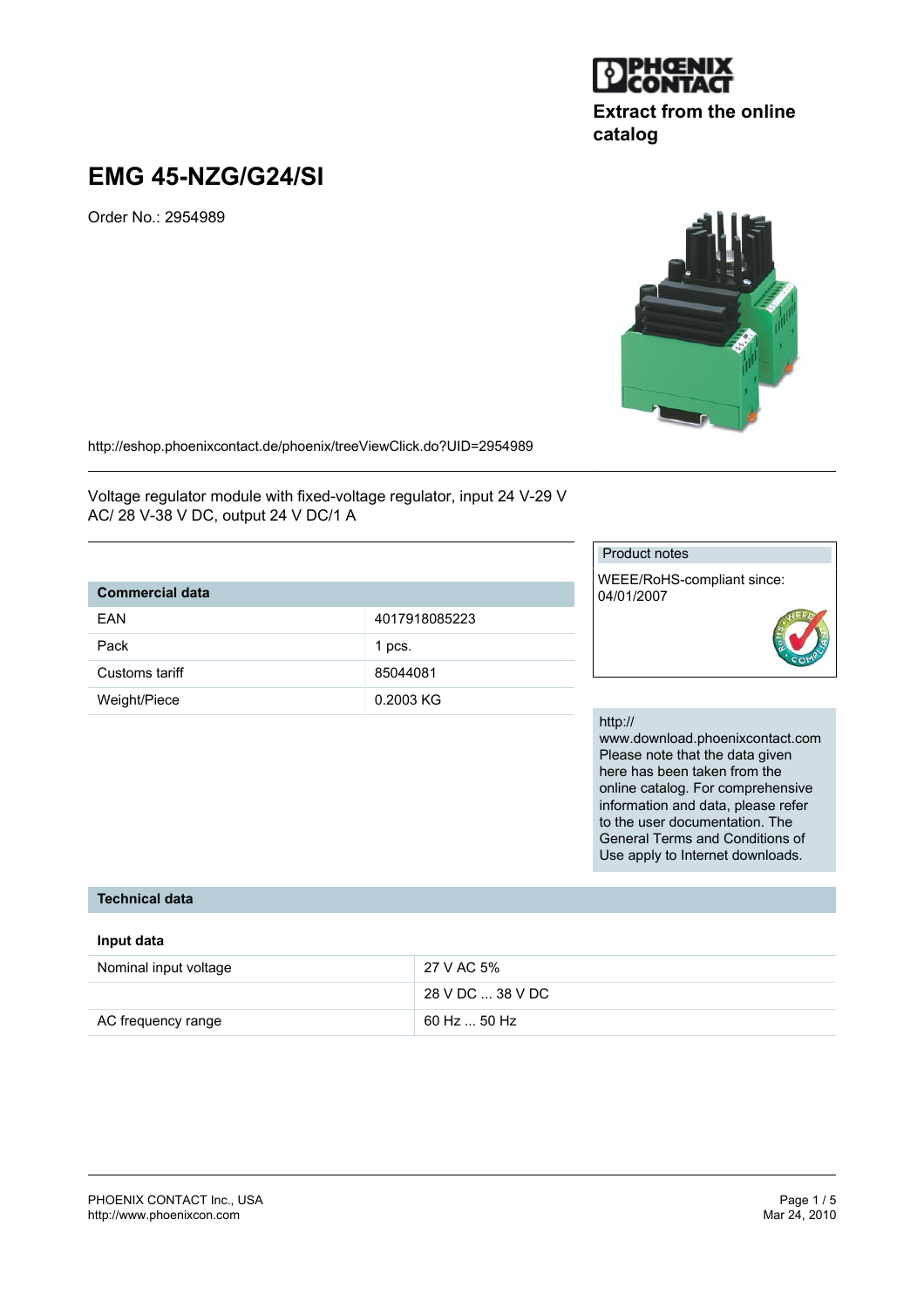| Nominal power consumption       | Approx. 41 VA                         |
|---------------------------------|---------------------------------------|
| Input fuse                      | 1.25 A (normal-blow $(5 \times 20)$ ) |
| <b>Output data</b>              |                                       |
| Nominal output voltage          | 24 V DC ±4%                           |
| Output current                  | 1 A                                   |
| Residual ripple                 | $\leq 150$ mV <sub>PP</sub>           |
| Name of protection              | Thermo-electronic disconnect          |
| Protective circuit/component    | Varistor                              |
| General data                    |                                       |
| Width                           | 45 mm                                 |
| Height                          | 86 mm                                 |
| Depth                           |                                       |
|                                 | 75 mm                                 |
| Weight                          | 178 g                                 |
| Operating voltage display       | LED green                             |
| Operating mode                  | 100% operating factor                 |
| Degree of protection            | <b>IP20</b>                           |
| Ambient temperature (operation) | 0 °C  55 °C                           |
| Mounting position               | Vertical, horizontal                  |

#### **Connection data, input**

| Type of connection                     | Screw connection      |
|----------------------------------------|-----------------------|
| Conductor cross section solid min.     | $0.2$ mm <sup>2</sup> |
| Conductor cross section solid max.     | $4 \text{ mm}^2$      |
| Conductor cross section stranded min.  | $0.2 \text{ mm}^2$    |
| Conductor cross section stranded max.  | $2.5$ mm <sup>2</sup> |
| Conductor cross section AWG/kcmil min. | 24                    |
| Conductor cross section AWG/kcmil max  | 14                    |
| Stripping length                       | 8 mm                  |
| Screw thread                           | M <sub>3</sub>        |

#### **Connection data, output**

| Type of connection                 | Screw connection   |
|------------------------------------|--------------------|
| Conductor cross section solid min. | $0.2 \text{ mm}^2$ |
| Conductor cross section solid max. | $4 \text{ mm}^2$   |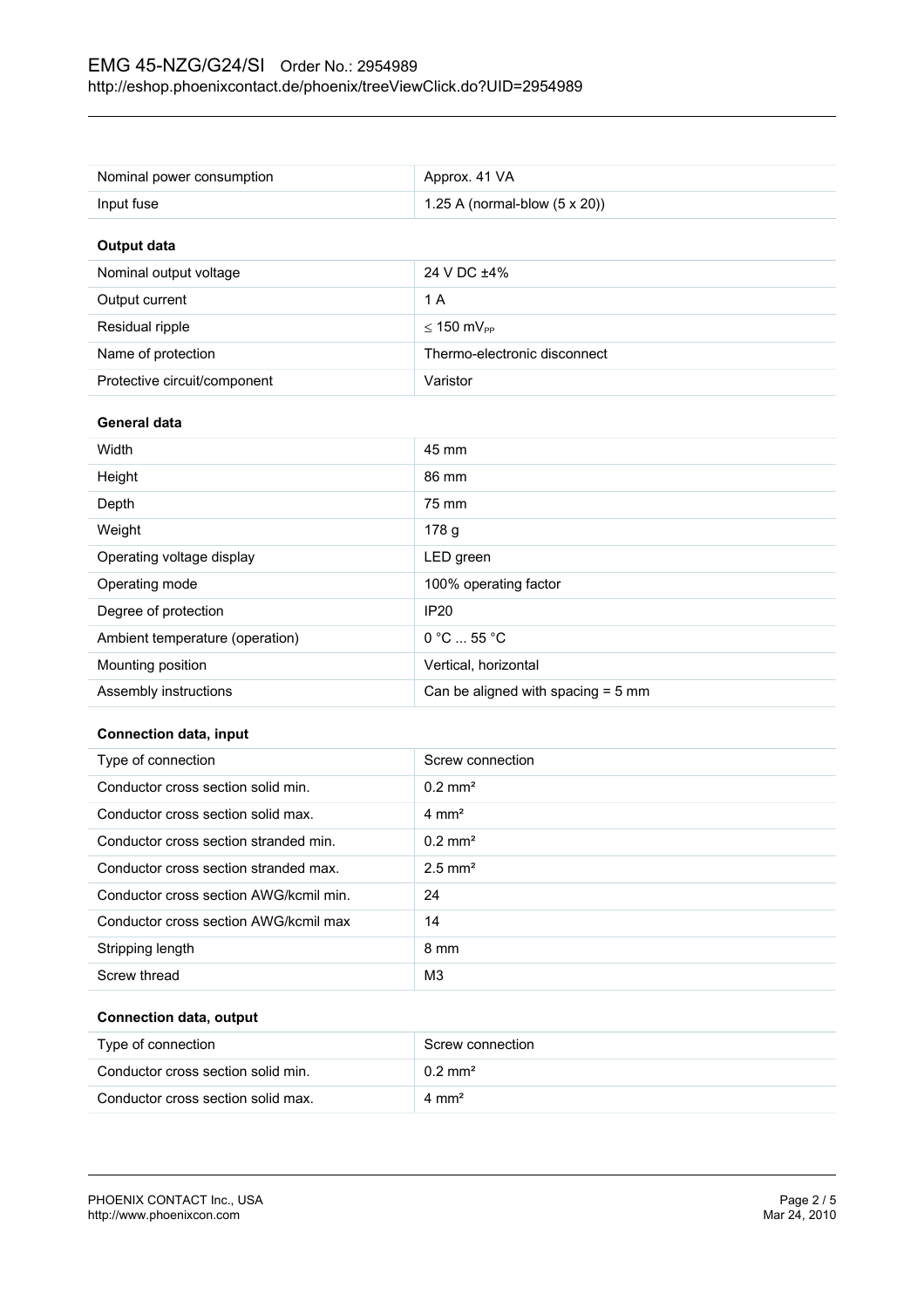## EMG 45-NZG/G24/SI Order No.: 2954989 http://eshop.phoenixcontact.de/phoenix/treeViewClick.do?UID=2954989

| Conductor cross section stranded min.  | $0.2$ mm <sup>2</sup> |
|----------------------------------------|-----------------------|
| Conductor cross section stranded max.  | $2.5$ mm <sup>2</sup> |
| Conductor cross section AWG/kcmil min. | 24                    |
| Conductor cross section AWG/kcmil max  | 14                    |
| Stripping length                       | 8 mm                  |
|                                        |                       |

## **Certificates / Approvals**



| Certification                  |             | GOST, UL                      |
|--------------------------------|-------------|-------------------------------|
| <b>UL</b>                      |             |                               |
| Comments                       |             | Input                         |
| Nominal voltage U <sub>N</sub> |             | 27 V                          |
| Nominal current $I_N$          |             | 1.52A                         |
| Comments                       |             | Output                        |
| Nominal voltage U <sub>N</sub> |             | 24 V                          |
| Nominal current $I_N$          |             | 1 A                           |
|                                |             |                               |
| <b>Accessories</b>             |             |                               |
| Item                           | Designation | Description                   |
| <b>Marking</b>                 |             |                               |
| 2947035                        | EMG-GKS 12  | Equipment marker, width 12 mm |
|                                |             |                               |
| Diagrams/Drawings              |             |                               |
| Diagram                        |             |                               |

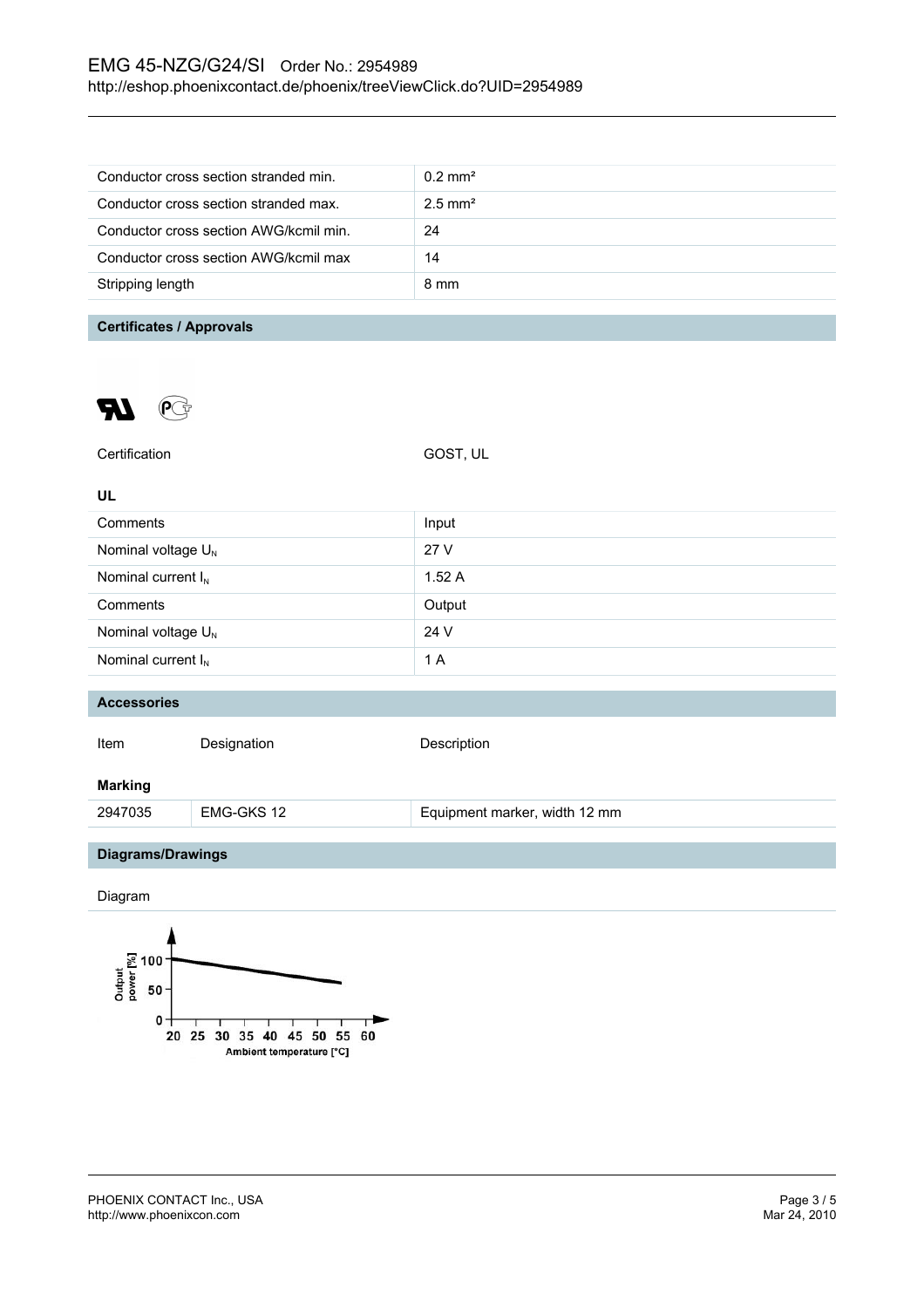Circuit diagram